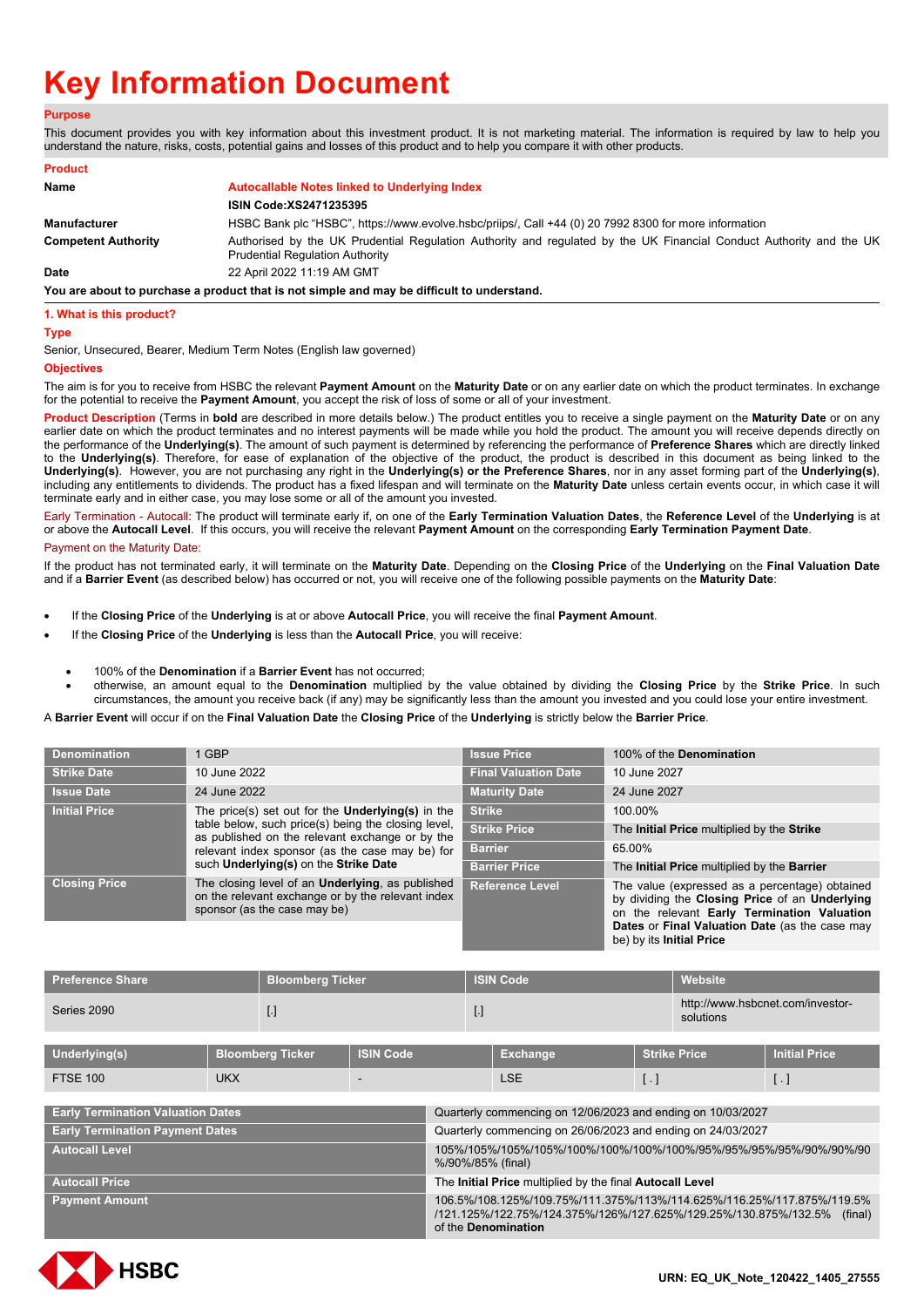Refer to the terms and conditions of the product for a full list of the corresponding information set out in the tables above. All dates and calculations specified in this *"What is this Product?"* section are subject to adjustment in accordance with the terms and conditions of the product. The product terms may be adjusted or the product may terminate early following the occurrence of certain events (such as a tax or illegality event or an event of default or certain events in respect of the **Underlying(s))**. More details on this can be found in the terms and conditions of the product (see "Other relevant information" below). If the product is terminated early, the amount repayable may be less than the amount you invested and you could lose your entire investment.

## **Intended retail investor**

This product is aimed at retail clients who are (i) advanced investors with a comprehensive understanding of relevant financial instruments or who undertake frequent trading activity in relevant financial instruments; or have previous exposure to high-risk or complex investments; or relevant financial industry experience or (ii) investors with at least a basic knowledge of relevant financial instruments who are receiving professional financial advice in connection with an investment in the product. This product may be generally compatible for investors who have one or more of the following needs and objectives: capital growth over time. This product is aimed at retail clients who are willing to bear a complete loss of capital and prefer a medium term investment in the range of 3 - 5 years. On a scale of risk ranging from 1 (security-orientated; very low to low return) to 7 (very high risk tolerance; highest return) this product falls into risk category 5. This means that investors should have a balanced perspective.

# **2. What are the risks and what could I get in return? Risk Indicator**



The summary risk indicator is a guide to the level of risk of this product compared to other products. It shows how likely it is that the product will lose money because of movements in the markets or because we are not able to pay you. We have classified this product as 5 out of 7, which is a medium-high risk class. This rates the potential losses from future performance at a medium-high level, and poor market conditions are very unlikely to impact our capacity to pay you.

**To the extent your domestic currency is different from the settlement currency of the product, be aware of currency risk. You will receive payments in a different currency, so the final return you will get will depend on the exchange rate between the two currencies. This risk is not considered in the indicator shown above.** This product does not include any protection from future market performance so you could lose some or all of your investment. If we are not able to pay you what is owed, you could lose your entire investment.

## **Performance Scenarios**

| Investment of GBP 10,000   |                                     |                |                  |            |
|----------------------------|-------------------------------------|----------------|------------------|------------|
| <b>Scenarios</b>           | 1 year                              | 3 years        | 24/06/2027       |            |
| <b>Stress scenario</b>     | What you might get back after costs | <b>GBP 855</b> | GBP 3,726        | GBP 3,934  |
|                            | Average return each year            | $-91.31%$      | $-20.70\%$       | $-11.54%$  |
| Unfavourable scenario      | What you might get back after costs | GBP 8,275      | <b>GBP 5.790</b> | GBP 6.085  |
|                            | Average return each year            | $-15.87\%$     | $-13.71%$        | $-7.34\%$  |
| <b>Moderate scenario</b>   | What you might get back after costs | GBP 10,330     | GBP 10,476       | GBP 10,476 |
|                            | Average return each year            | 5.02%          | 2.17%            | 1.25%      |
| <b>Favourable scenario</b> | What you might get back after costs | GBP 10,596     | GBP 11,745       | GBP 11,914 |
|                            | Average return each year            | 7.72%          | 6.47%            | 4.06%      |

This table shows the money you could get back over the recommended holding period, under different scenarios, assuming that you invest GBP 10,000. The scenarios shown illustrate how your investment could perform. You can compare them with the scenarios of other products. The scenarios presented are an estimate of future performance based on evidence from the past on how the value of this investment varies and are not an exact indicator. What you get will vary depending on how the market performs and how long you keep the investment. The actual performance of your investment may be different to the performance shown in the scenarios and you should not base your investment decision on the expectation that any of these scenarios will occur. The stress scenario shows what you might get back in extreme market circumstances, and it does not take into account the situation where we are not able to pay you. In many future scenarios, actual returns could be worse than scenarios mandated to be used in the production of KIDs. This product cannot be easily cashed in. This means it is difficult to estimate how much you would get back if you cash in before the end of the recommended holding period. You will either be unable to cash in early or you will have to pay high costs or make a large loss if you do so. The figures shown include all the costs of the product itself, but may not include all the costs that you pay to your advisor or distributor. The figures do not take into account your personal tax situation, which may also affect how much you get back.

# **3. What happens if HSBC Bank plc is unable to pay out?**

You are exposed to the risk that HSBC might be unable to fulfil its obligations in respect of the product e.g. in the event of insolvency or an administrative order. If HSBC is unable to pay out, you may lose all of your investment. Your loss would not be covered by any investor compensation or guarantee scheme.

#### **4. What are the costs?**

The Reduction in Yield (RIY) shows what impact the total costs you pay will have on the investment return you might get. The total costs take into account one-off and ongoing costs.

The amounts shown here are the cumulative costs of the product itself, for three different holding periods. They include potential early exit penalties. The figures assume you invest GBP 10,000. The figures are estimates and may change in the future.

#### **Cost over time**

The person selling you or advising you about this product may charge you other costs. If so, this person will provide you with information about these costs, and show you the impact that all costs will have on your investment over time.

| Investment of GBP 10,000        |                                 |                              |                              |  |
|---------------------------------|---------------------------------|------------------------------|------------------------------|--|
| Scenarios                       | l If you cash in after 1 year \ | If you cash in after 3 years | If you cash in<br>24/06/2027 |  |
| <b>Total costs</b>              | <b>GBP 386</b>                  | GBP 336                      | GBP 336                      |  |
| Impact on return (RIY) per year | 7.03%                           | 2.20%                        | 1.27%                        |  |

**Composition of Costs**